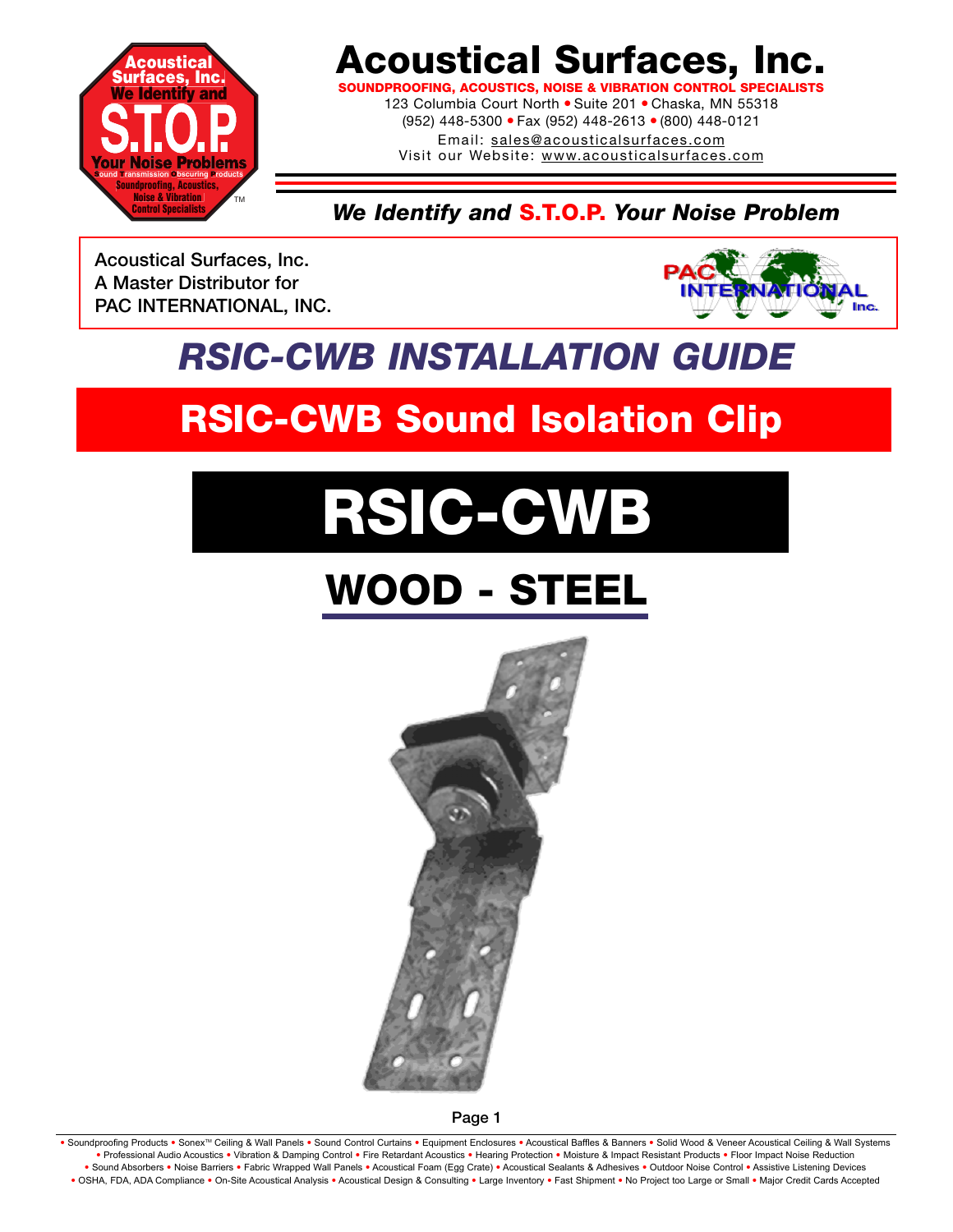

**SOUNDPROOFING, ACOUSTICS, NOISE & VIBRATION CONTROL SPI** 123 Columbia Court North · Suite 201 · Chaska, MN 55318

(952) 448-5300 ● Fax (952) 448-2613 ● (800) 448-0121 Email: sales@acousticalsurfaces.com Visit our Website: www.acousticalsurfaces.com

### *We Identify and* **S.T.O.P.** *Your Noise Problem*

# **RSIC-CWB Sound Isolation Clip**



### **RSIC-CWB Isolator Spacing and Load:**

- **Maximum Acoustical Design Load: 36 lbs. per isolator.**
- **Maximum Spacing allowed: 48" x 48" o.c.**



### **Approved Fasteners:**

- **RSIC-CWB to Wood: 1-1/4 inch minimum size coarse thread screw.**
- **RSIC-CWB to Steel: # 1/2 inch minimum size fine thread screw.**
- **DO NOT fasten Resilient Sound Isolation Clips (RSIC-CWB) to framing members with nails. Use only approved fasteners.**



### **RSIC-CWB Dimensions:**

- **RSIC-CWB Clip 8-1/2" tall**
- **RSIC-CWB Clip 1-5/8" wide**
- **RSIC-CWB Clip 1-3/4" deep**

**Page 2**

. Soundproofing Products . Sonex™ Ceiling & Wall Panels . Sound Control Curtains . Equipment Enclosures . Acoustical Baffles & Banners . Solid Wood & Veneer Acoustical Ceiling & Wall Systems **•** Professional Audio Acoustics **•** Vibration & Damping Control **•** Fire Retardant Acoustics **•** Hearing Protection **•** Moisture & Impact Resistant Products **•** Floor Impact Noise Reduction . Sound Absorbers . Noise Barriers . Fabric Wrapped Wall Panels . Acoustical Foam (Egg Crate) . Acoustical Sealants & Adhesives . Outdoor Noise Control . Assistive Listening Devices . OSHA, FDA, ADA Compliance . On-Site Acoustical Analysis . Acoustical Design & Consulting . Large Inventory . Fast Shipment . No Project too Large or Small . Major Credit Cards Accepted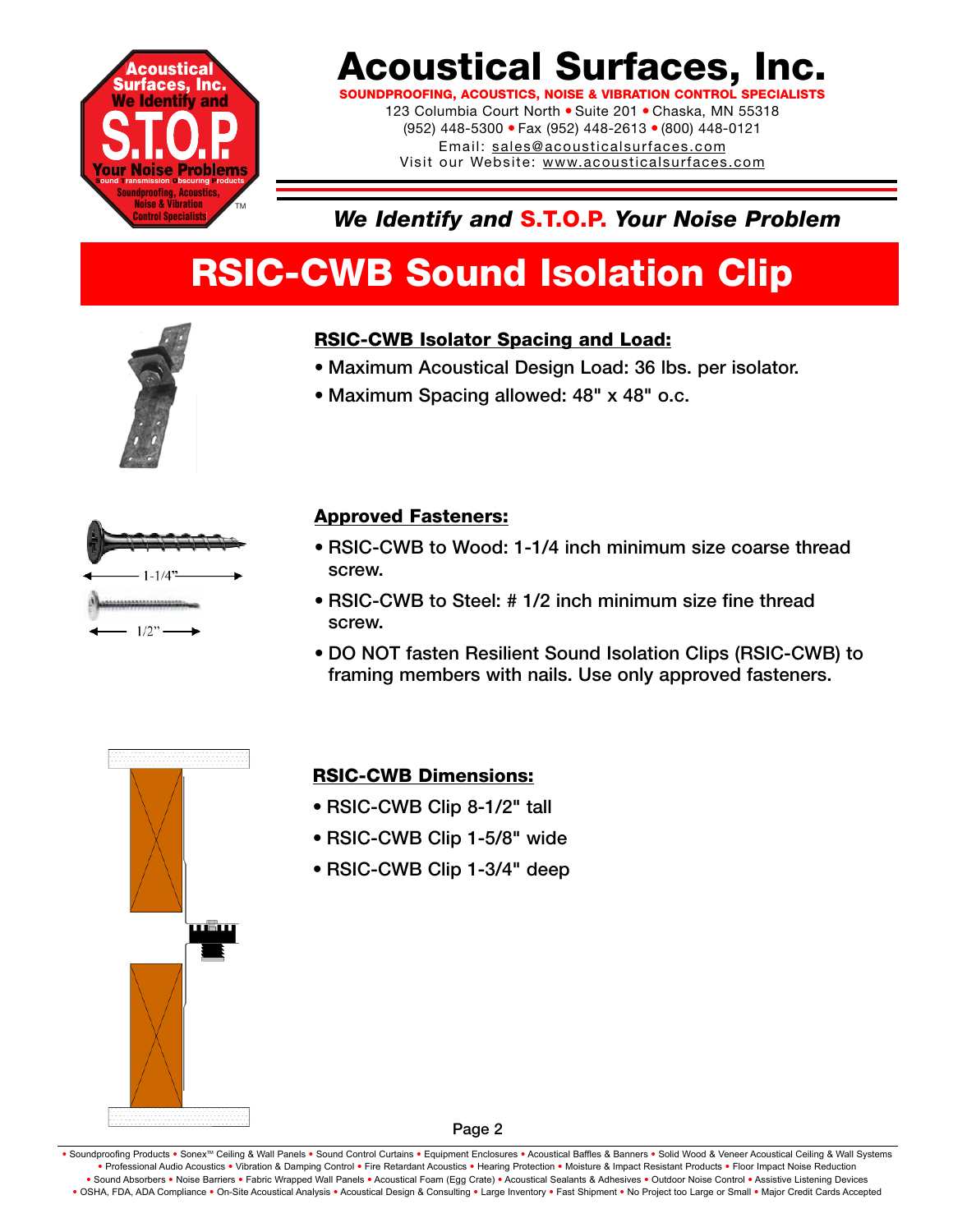

**SOUNDPROOFING, ACOUSTICS, NOISE & VIBRATION CONTROL SF** 

123 Columbia Court North · Suite 201 · Chaska, MN 55318 (952) 448-5300 ● Fax (952) 448-2613 ● (800) 448-0121 Email: sales@acousticalsurfaces.com Visit our Website: www.acousticalsurfaces.com

### *We Identify and* **S.T.O.P.** *Your Noise Problem*

# **RSIC-CWB Sound Isolation Clip**

#### **Wood or Steel Framing**



### **Walls: Wood or Steel Framing**

- **Resilient Sound Isolation Clip (RSIC-CWB) maximum spacing vertically 48 inches oc.**
- **RSIC-CWB maximum spacing horizontally 24 inches oc.**
- **Fasten the Resilient Sound Isolation Clip (RSIC-CWB) to the structure members with approved fasteners.**
- **Locate the first and last row of RSIC-CWB clips within 8 inches from the floor, and 8" from the ceiling.**
- **Minimum 2 screws per connection point.**

#### **General Information:**

- **Resilient Sound Isolation Clip (RSIC-CWB) system shall not carry heavy loads such as cabinets or bookshelves**
- **Seal all potential air leaks with non-hardening acoustical caulking to achieve best noise control results. Use fire rated sealant where required.**
- **When attaching the RSIC clips to a steel stud the minimum allowable thickness of the steel stud is 20 Ga. (0.030).**

Soundproofing Products . Sonex<sup>TM</sup> Ceiling & Wall Panels . Sound Control Curtains . Equipment Enclosures . Acoustical Baffles & Banners . Solid Wood & Veneer Acoustical Ceiling & Wall Systems **•** Professional Audio Acoustics **•** Vibration & Damping Control **•** Fire Retardant Acoustics **•** Hearing Protection **•** Moisture & Impact Resistant Products **•** Floor Impact Noise Reduction · Sound Absorbers · Noise Barriers · Fabric Wrapped Wall Panels · Acoustical Foam (Egg Crate) · Acoustical Sealants & Adhesives · Outdoor Noise Control · Assistive Listening Devices . OSHA, FDA, ADA Compliance . On-Site Acoustical Analysis . Acoustical Design & Consulting . Large Inventory . Fast Shipment . No Project too Large or Small . Major Credit Cards Accepted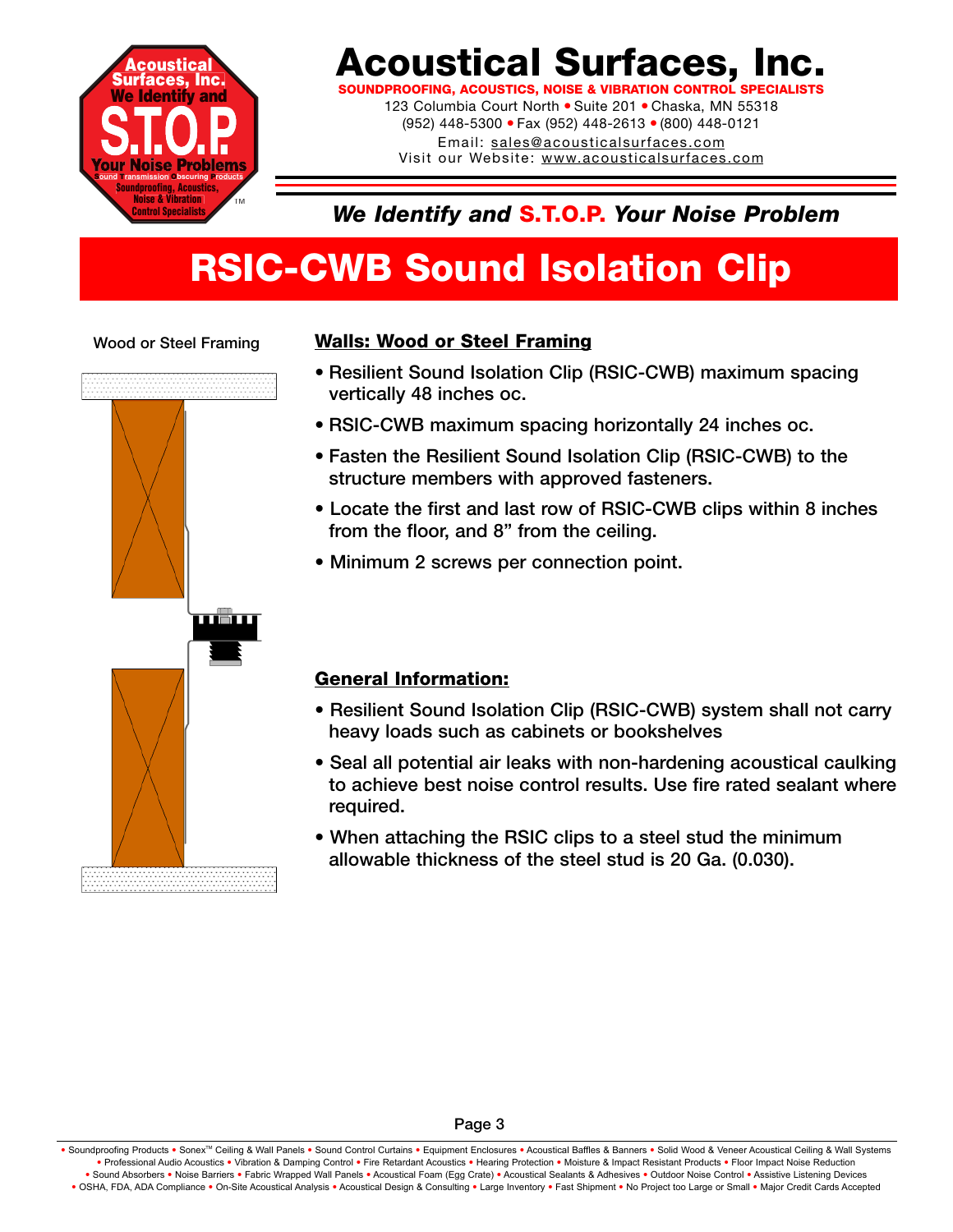

**SOUNDPROOFING, ACOUSTICS, NOISE & VIBRATION CONTROL** 

123 Columbia Court North ● Suite 201 ● Chaska, MN 55318 (952) 448-5300 ● Fax (952) 448-2613 ● (800) 448-0121 Email: sales@acousticalsurfaces.com Visit our Website: www.acousticalsurfaces.com

*We Identify and* **S.T.O.P.** *Your Noise Problem*

# **RSIC-CWB Sound Isolation Clip**

### **APPLICATION RECOMMENDATIONS FOR WOOD OR STEEL**

*Installing Resilient Sound Isolation Clips (RSIC-CWB)* **RSIC-CWB CLIPS AT 48" X 24" OC. MAX.**





**Page 4**

Soundproofing Products . Sonex™ Ceiling & Wall Panels . Sound Control Curtains . Equipment Enclosures . Acoustical Baffles & Banners . Solid Wood & Veneer Acoustical Ceiling & Wall Systems **•** Professional Audio Acoustics **•** Vibration & Damping Control **•** Fire Retardant Acoustics **•** Hearing Protection **•** Moisture & Impact Resistant Products **•** Floor Impact Noise Reduction . Sound Absorbers . Noise Barriers . Fabric Wrapped Wall Panels . Acoustical Foam (Egg Crate) . Acoustical Sealants & Adhesives . Outdoor Noise Control . Assistive Listening Devices . OSHA, FDA, ADA Compliance . On-Site Acoustical Analysis . Acoustical Design & Consulting . Large Inventory . Fast Shipment . No Project too Large or Small . Major Credit Cards Accepted